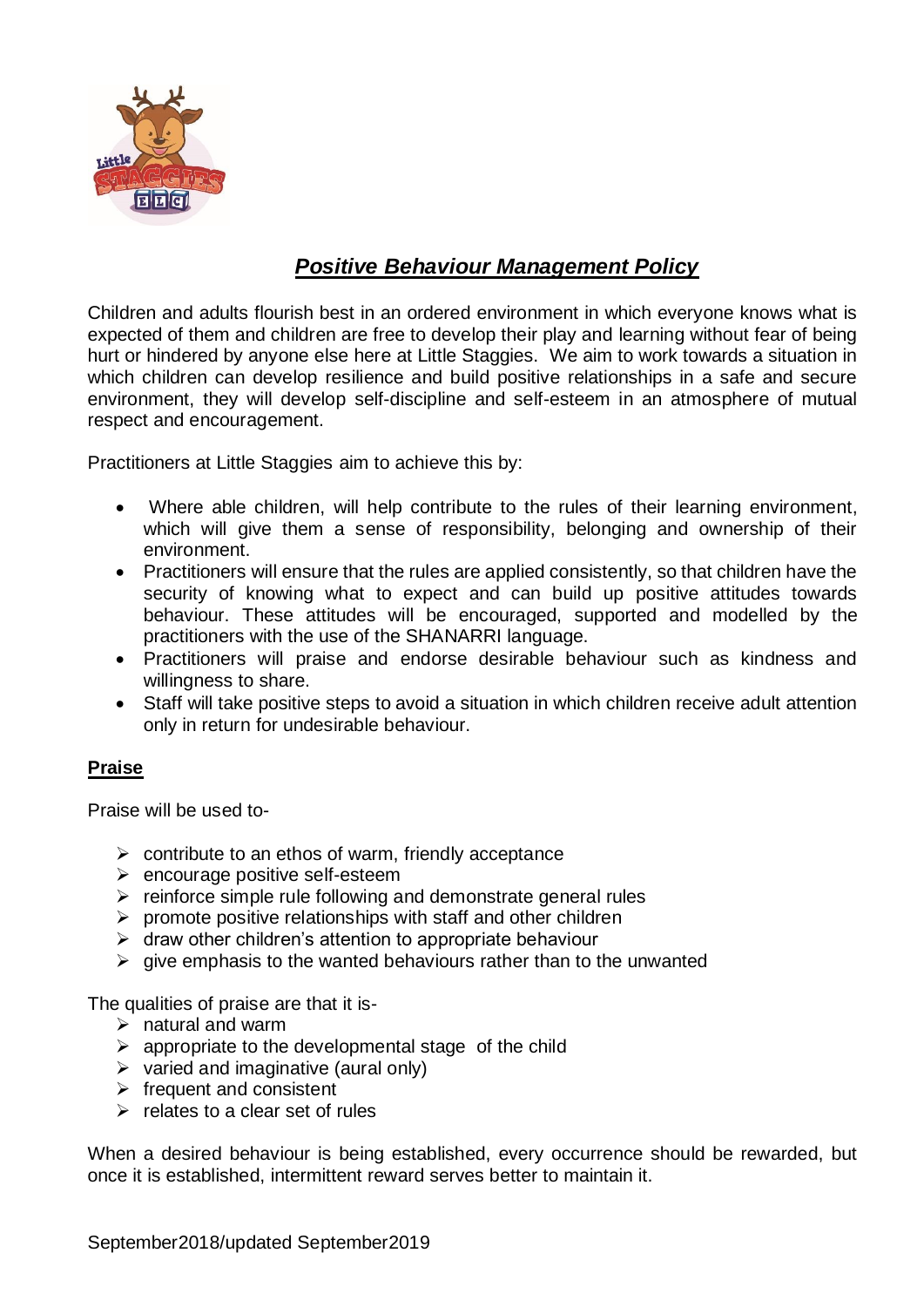Sanctions should be appropriate to the misdemeanour and to the individual child. This will be dealt with in a calm, professional manner. The child may be asked to remove themselves off to a quieter area to defuse the situation or de-escalate their intentions. Reprimands for unacceptable behaviour should be followed shortly afterwards by praise for appropriate behaviour.

When children behave in unacceptable ways:

- Physical punishment, such as smacking or shaking, will be neither used nor threatened.
- Children will never be sent out of the room by themselves.
- Techniques intended to single out and humiliate individual children such as the "naughty" chair" will not be used.
- Children who misbehave will be given one-to-one adult support in seeing what was wrong and working towards a better pattern.
- Where appropriate this might be achieved by a period of "time out" with an adult.
- In cases of serious misbehaviour, such as racial or other abuse, the unacceptability of the behaviour and attitudes will be made clear immediately, but by means of explanations rather than personal blame.
- In any case of misbehaviour, it will always be made clear to the child in question that it is the behaviour and not the child that is unwelcome.
- Adults will not shout, or raise their voices in a threatening way.
- Any behaviour problems will be handled in a developmentally appropriate fashion, respecting individual children's level of understanding and maturity.
- Recurring problems will be tackled by the whole staff, in partnership with the child's parents, using objective observation records to establish an understanding of the cause. Staff and parents will aim to resolve the problem together.
- Adults will be aware that some kinds of behaviour may arise from a child's additional needs.
- Occasionally when unacceptable behaviour has occurred, staff may need to take action for the child's own safety, or that of others.
- Staff should try to involve parents to promote and reinforce positive behaviour.
- A reward system may help, e.g. using stickers, star chart, etc.
- With a particularly difficult child it may be useful to concentrate on the positive and use praise to reinforce good behaviour.
- Keep parents informed when a child has been good and build on this positive image with child and parent.

## **RESTRAINT**

Restraint will only be used if a child poses a threat/danger to another or him/herself. It should only be used as a last resort.

If the need does arise, then care must be taken to do it in a calm manner. The child should not be shouted at and afterwards it should be explained to the child why the adult had to do it. The child will need reassurances and careful handling. This should be provided in a quiet area if possible. Parents/Guardians should be informed either immediately or when the child is collected.

September2018/updated September2019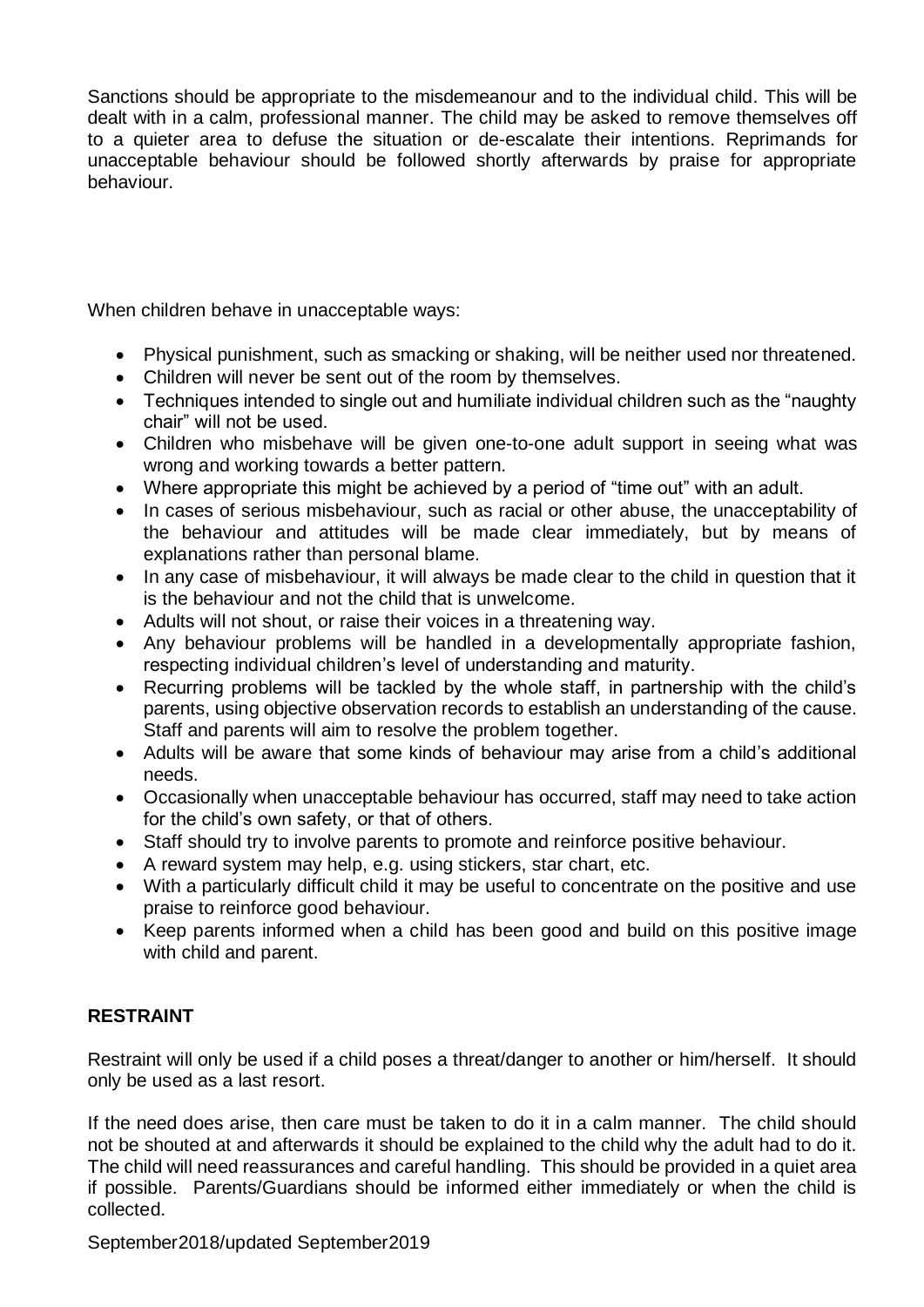The details of the restraining should be entered into the incident book and signed. Witnesses should sign too.

The Manager should be informed.

The centre should ensure that staff and parents are fully aware of the Behaviour Management Policy.